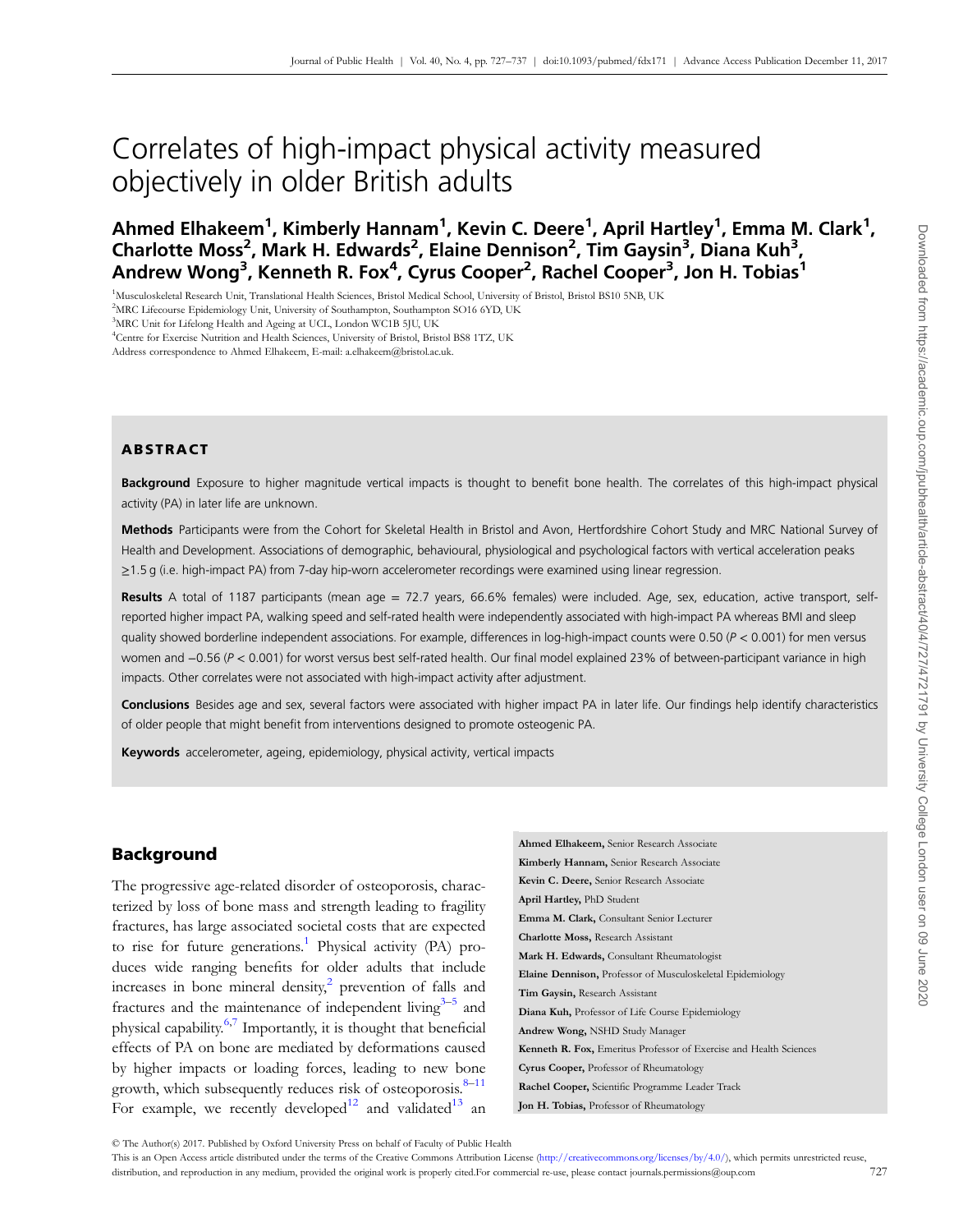accelerometer-based method for characterizing PA according to vertical impact, and showed that positive associations with lower limb bone strength in postmenopausal women were explained by exposure to vertical impacts  $\geq 1.5$  g.<sup>[8](#page-9-0)</sup> To underpin strategies to increase older adults' exposure to higher impact PA, greater understanding is needed of the determinants of high-impact PA.

Previous studies examining predictors of older people's PA have primarily relied on self-report with few using objective measures of  $PA$ .<sup>[14](#page-10-0)–[16](#page-10-0)</sup> The most consistent correlates identified include age, sex and health indicators like physical function, with insufficient evidence for most other factors. $14-16$  $14-16$  $14-16$  Reviews of existing studies have identified a need for more research using representative samples of population-based older people, in addition to more objective assessments of PA.<sup>[14](#page-10-0)–[16](#page-10-0)</sup> In fact, studies using objective PA measures have identified similar correlates including age, sex and health status.<sup>17,18</sup> In previous descriptive analyses, we showed that walking speed and self-reported higher impact PA were related to accelerometer-measured higher impact PA among older adults from the general population, $19$  and that older age and worse physical performance were related to lower levels of high-impact PA among older adults attending an aerobics class.<sup>13</sup> Further, in a recent qualitative study, we showed that older adults identified a fear of falling as a barrier to high-impact activities and that those with joint replacement reported being advised against high-impact PA by their surgeons.<sup>20</sup> However, no previous study has performed a detailed quantitative analysis of the range of factors associated with accelerometer-measured PA producing rare but highly osteogenic vertical impacts at older age. Further, examining differences in how factors relate to high-impact and overall PA may provide useful insights for intervention design.

The aim of this study was to examine the associations between demographic, behavioural, physiological, psychological and social factors and accelerometer-measured highimpact PA among a population-based sample of older adults. Given that many of these factors are likely to be interrelated, an important secondary aim was to identify which factors were independently associated with highimpact PA in later life. We also examined how these same factors relate to an objective estimate of overall PA.

## Methods

#### Study population

Participants were from the Vertical Impacts on Bone in the Elderly (VIBE) study, a multicohort collaboration initially set up to investigate the health consequences of higher impact PA across three population-based cohorts of older people;

the Cohort for Skeletal Health in Bristol and Avon (COSHIBA), Hertfordshire Cohort Study (HCS) and the Medical Research Council National Survey of Health and Development (MRC NSHD).<sup>19</sup> COSHIBA is a representative population-based cohort of 3200 women recruited through fifteen general practices in the Bristol and Avon area during  $2007-09$ .<sup>[21](#page-10-0)</sup> Only the 1286 COSHIBA participants who consented to be contacted about future research studies in 2014 and who remained resident in the Bristol and Avon area were eligible to participate in the VIBE study. NSHD is a nationally representative sample of 5362 singleton births from one week in March  $1946$ <sup>[22,23](#page-10-0)</sup> Most participants (79%) included in the home visit phase of the NSHD 24th data collection  $(2015-16)^{24}$  were invited to participate in the VIBE study. HCS comprises 3225 singleton births in Hertfordshire between 1931 and 1939 and who still lived in the area during  $1998-2003<sup>25</sup>$  $1998-2003<sup>25</sup>$  $1998-2003<sup>25</sup>$  Only the 443 HCS participants who were previously included in the UK arm of the European Project on Osteoarthritis (EPOSA)<sup>[26](#page-10-0)</sup> were invited to participate in VIBE.

Separate regional ethical approval was obtained for data collection in NSHD (14/LO/1073 and 14/SS/1009), HCS  $(10/HO311/59)$  and COSHIBA  $(14/SW/0138)$  and written informed consent was obtained from all participants.

#### Accelerometer measurements and data processing

Participants who were invited and agreed to accelerometry monitoring, subject to availability of monitors, were provided with a GCDC X15-1c triaxial accelerometer (Gulf Coast Data Concepts, Waveland, Mississippi), custom designed size specific elasticated belt, a time log and a stamped addressed package along with written and, if seen in clinic (COSHIBA) or during a nurse home visit (NSHD), verbal instructions. Accelerometers were configured with standardized settings prior to participant use with a sampling frequency of 50 Hz, a deadband setting of 0.1 g (the threshold which must be exceeded before a recording is made) and a timeout setting of 10 s (a single sample every 10 s is forced even if the recording is  $\langle 0.1 \rangle$ . Participants were instructed to wear the accelerometer securely positioned in the belt over their right hip pointing toward the centre of their body for 7 continuous days, removing only for sleeping, washing and swimming. A time log was provided for participants to record when the monitor was put on in the morning and taken off at night for each monitoring day and to state if there was any reason why that day had not been reflective of their normal activity.

Following standardized cleaning and processing (to remove movement artefacts and non-wear time), described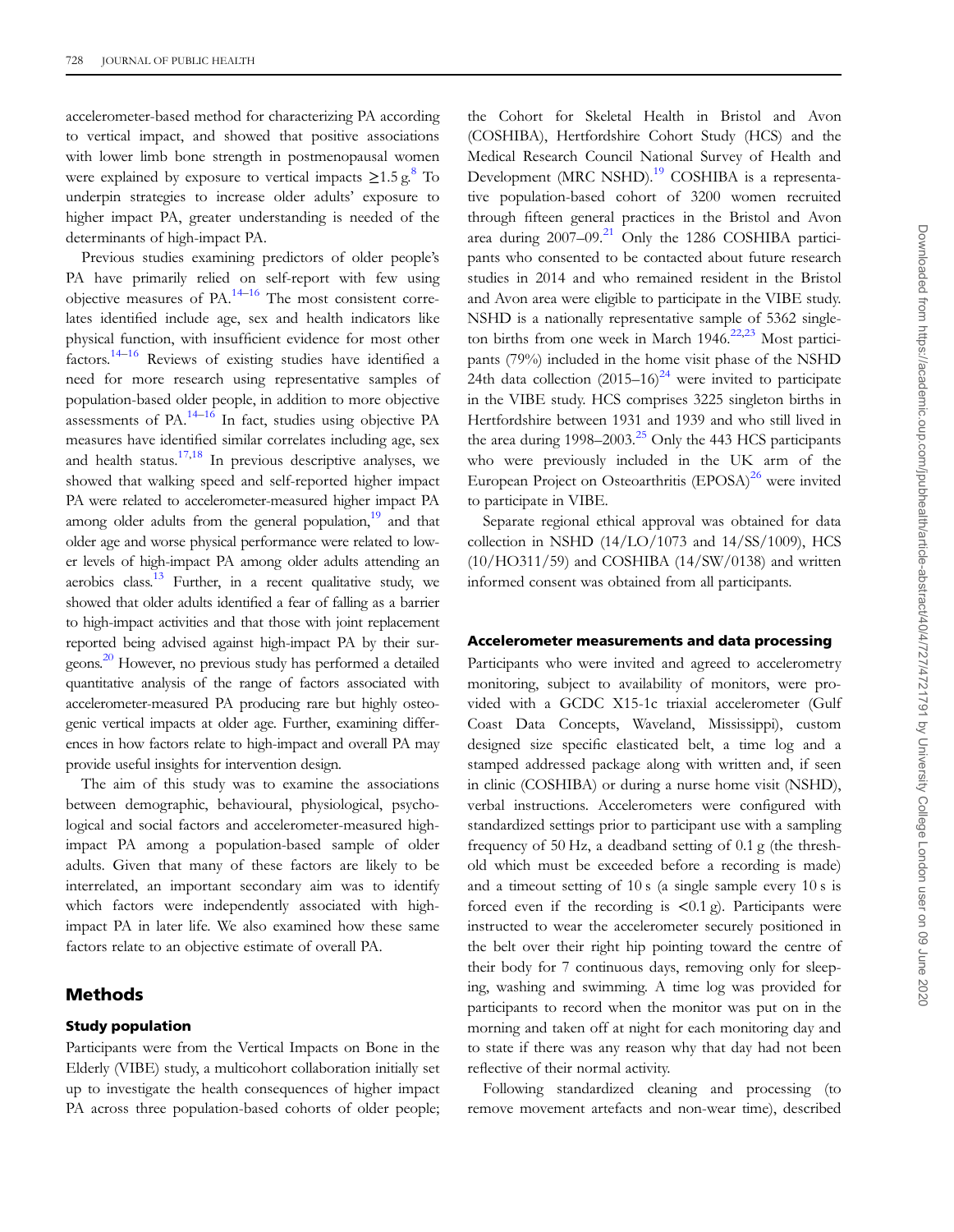in detail elsewhere, $12$  we derived a measure of high-impact PA based on vertical (i.e. Y-axis) accelerations peaks (i.e. accelerations higher than the preceding and subsequent readings<sup>12</sup>) measuring  $\geq$ 1.5 g. The  $\geq$ 1.5 g cut-point was selected as very few acceleration peaks were observed within higher g bands. $8,12,19$  $8,12,19$  $8,12,19$  To examine differences in how each factor relates to high-impact PA and total PA, we derived a measure of overall PA by summing the number of triaxial (i.e. X, Y and Z axes) accelerations peaks measuring  $\geq 0.5$  g (i.e. all movements producing both lower and higher magnitude impacts). Periods of inactivity were removed by excluding movements producing ≤0.5 g, and activity data were normalized for wear time based on 7 valid days  $(≥10 h$ recording time) of 14 h.<sup>[12](#page-9-0)</sup> All g values represent g over and above 1 g from earth's gravitational force.

## Hypothesized correlates of high-impact PA

The factors hypothesized to be associated with higher impact PA at old age (Table [1](#page-3-0)) were selected based on previous litera-ture on correlates of PA in older adults.<sup>13–[16,19,20](#page-9-0)[,27](#page-10-0)–[29](#page-10-0)</sup> These factors were grouped into demographic (age, sex, educational level, occupational class, marital status), behavioural (regular active transport, self-reported time spent in moderate-highimpact PA, smoking and alcohol status), physiological (body mass index (BMI), walking speed, falls, walking restricted due to pain, joint replacement, mobility aid use, difficulty walking (limping), fractures since age 45) and psychological and social domains (self-rated health, fear of falling, mental wellbeing, sleep quality, and contact with relatives, friends and neighbours). A detailed description of each factor including any harmonization process performed for data analysis is provided in Table [1](#page-3-0).

## Statistical analyses

Means and standard deviations were used to summarize continuous measures and proportions to describe categorical measures. Differences in each measure between the three participating cohorts were investigated using ANOVA for continuous measures and chi-squared tests for categorical measures and where only two cohorts had relevant data, differences were examined using t-tests for continuous measures and Chi-squared tests for categorical measures. Accelerometer data were expressed as medians and interquartile ranges due to their skewed distributions and, differences between cohorts were examined using a nonparametric k-sample equality of medians test. Linear regression was subsequently used to examine associations between each selected factor and highimpact PA, and overall PA. Interaction terms were used to test cohort differences in associations of each factor with accelerometer outcomes and subsequent analyses were

performed on all participants combined with cohortadjustment after little evidence of interactions was found. Interaction terms were also used to test sex-differences and subsequently men and women were combined with adjustment made for sex after no evidence of sex-interaction was found. For categorical factors, deviation from linearity was tested by comparing models with categorical exposures to models with same exposure entered as a continuous term, and where no evidence of deviation from linearity was found they were treated as continuous terms (with estimates representing a per category change).

First models were adjusted for age, sex and cohort. Second models included adjustment for all factors within each domain followed by final third models that were concurrently adjusted for all factors from all domains. Included in these second and third models were all those factors with a statistical significance of  $P \leq 0.1$  from tests of association with higher impact PA and/or overall PA in the first (age, sex and cohort-adjusted) models. Accelerometer outcomes were log-transformed due to their skewed distributions. To minimize the potential for bias due to missing data, we used multiple imputation by chained equations $32$  to impute missing data for each factor thereby including all participants with valid accelerometer outcomes. Imputation models were run using 20 multiply imputed datasets which were combined using Rubin's combination rules. Results from imputed datasets were similar to results from complete case analysis and the former are presented. We also calculated adjusted  $R^2$  of our final models to identify how much variance in high-impact PA and overall PA was explained by the selected factors, after accounting for important predictors and those which were not independently related to outcomes in final model.

## **Results**

## Descriptive statistics

A total of 1187 participants aged between 69 and 88 years (mean  $= 72.4$ ) (72.8% females) had valid measures of PA from accelerometers. Of these, 430 were from COSHIBA (100% females, mean age = 76.6), 649 from NSHD (50.2%) females, mean age  $= 69$ ) and 108 from HCS (42.1% females, mean age = 78.4). Men had greater levels of high-impact PA and overall PA than women (Table [2](#page-5-0)). Greater levels of both high-impact PA and overall PA were recorded in NSHD than in COSHIBA or HCS, reflecting their younger age and a higher proportion of males (Table [2\)](#page-5-0). High-impact PA and overall PA were moderately correlated (Pearson correlation coefficient between log-high-impact PA and log-overall  $PA = 0.6$ ). Distribution of each selected factor by cohort is provided in Table [2](#page-5-0).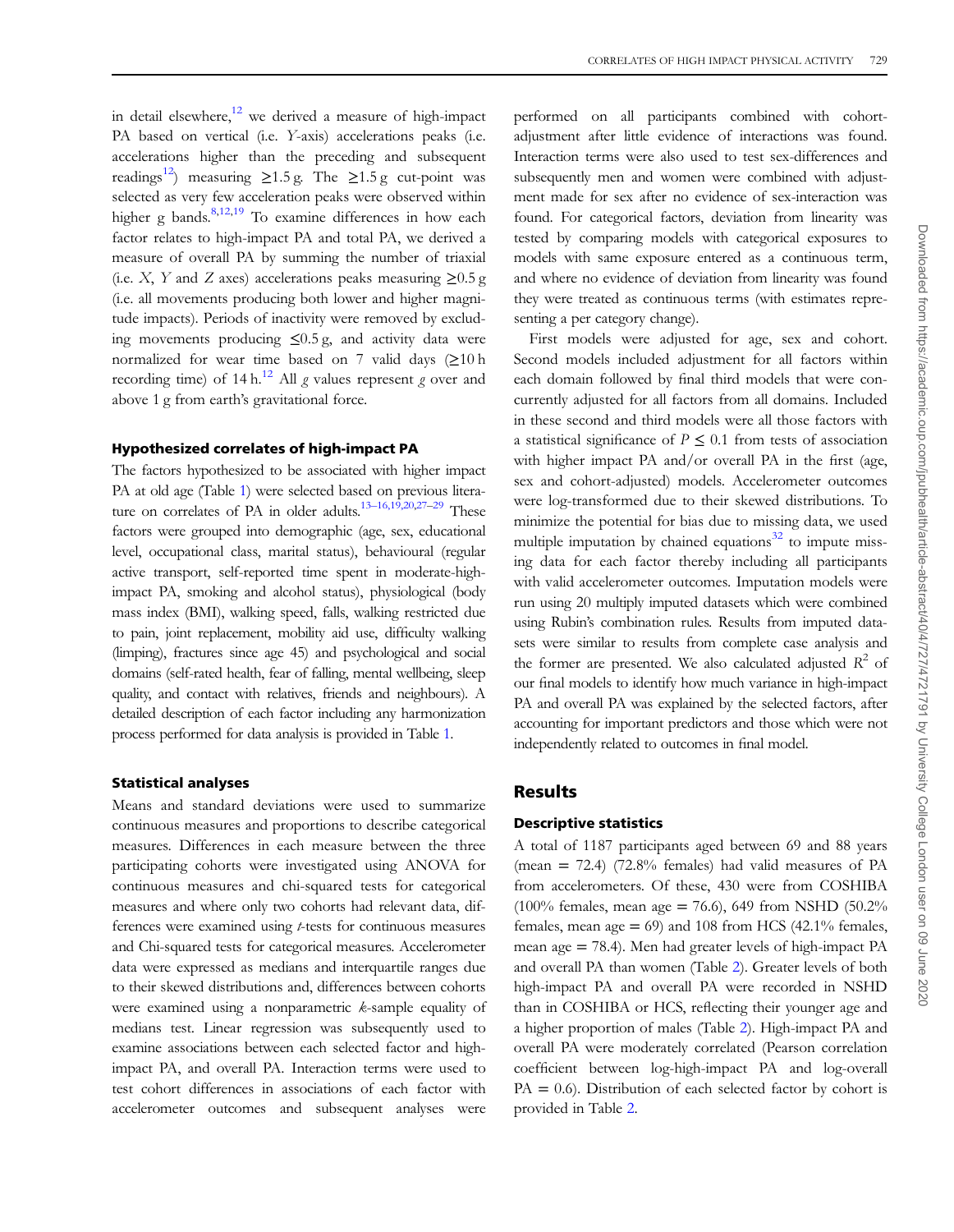<span id="page-3-0"></span>Table 1 Hypothesized demographic, behavioural, physiological, psychological and social correlates of high-impact physical activity (PA) in older age, COSHIBA, HCS and MRC NSHD, UK, 2015

| Domain/factor               | Description/question                                                                                                                                                                                                                                                                                                                                                                                                                 | Categories/units                                                                                                     |
|-----------------------------|--------------------------------------------------------------------------------------------------------------------------------------------------------------------------------------------------------------------------------------------------------------------------------------------------------------------------------------------------------------------------------------------------------------------------------------|----------------------------------------------------------------------------------------------------------------------|
| Demographic factors         |                                                                                                                                                                                                                                                                                                                                                                                                                                      |                                                                                                                      |
| Age                         | From date of birth                                                                                                                                                                                                                                                                                                                                                                                                                   | Continuous (per year increase)                                                                                       |
| Sex                         | Reported by participants                                                                                                                                                                                                                                                                                                                                                                                                             | Female (ref) versus male                                                                                             |
| Educational level           | Highest level by age 26: None; GCE O level; GCE A level; first degree; higher                                                                                                                                                                                                                                                                                                                                                        | Three categories: None; up to and                                                                                    |
|                             | degrees; and other categories. Prospectively reported in NSHD and recalled in<br>COSHIBA and HCS                                                                                                                                                                                                                                                                                                                                     | including O level, A level and above                                                                                 |
| Occupational class          | Main occupation during working life from participant and their spouse (if<br>married) assigned a 1990 Standard Occupational Classification code                                                                                                                                                                                                                                                                                      | Four categories: Sales, plant and other;<br>craft and personal; associate and<br>clerical; managers and professional |
| Marital status              | COSHIBA and HCS: 'What is your current marital status? Single and never been<br>married; married and living with husband/wife; married and separated from<br>husband/wife; divorced; widowed; registered/civil partnership; cohabiting'<br>NSHD: 'Are you currently: single, that is never married; married and living with<br>husband/wife; married and separated from husband/wife; divorced; widowed'                             | Married (ref) versus divorced or<br>separated or never married or<br>widowed or other                                |
| <b>Behavioural factors</b>  |                                                                                                                                                                                                                                                                                                                                                                                                                                      |                                                                                                                      |
| Regular active transport    | 'Do you make regular journeys every day or most days by walking, cycling or<br>both? No; yes, i walk; yes, i cycle, yes, i walk and cycle'                                                                                                                                                                                                                                                                                           | No (ref) versus yes (walking and/or<br>cycling)                                                                      |
| Self-reported moderate-to-  | Hours spent in the last 7 days doing each of aerobics, badminton, dancing,                                                                                                                                                                                                                                                                                                                                                           | Continuous (z score: per increasing                                                                                  |
| high-impact PA              | football, hockey, running/jogging, squash, tennis, sprinting                                                                                                                                                                                                                                                                                                                                                                         | time)                                                                                                                |
| Smoking                     | Participants were asked if they are a current smoker. Information was also                                                                                                                                                                                                                                                                                                                                                           | No (includes former smokers) (ref)                                                                                   |
|                             | collected on previous smoking status                                                                                                                                                                                                                                                                                                                                                                                                 | versus yes                                                                                                           |
| Alcohol                     | 'Have you drunk alcohol in last year?'                                                                                                                                                                                                                                                                                                                                                                                               | No (ref) versus yes                                                                                                  |
| Physiological factors       |                                                                                                                                                                                                                                                                                                                                                                                                                                      |                                                                                                                      |
| <b>BMI</b>                  | Weight (kg)/height (m) <sup>2</sup> . Standing heights and weights were measured using<br>standardized protocols in COSHIBA and NSHD <sup>a</sup> : Heights and weights were self-<br>reported in HCS and cross-checked against earlier measured heights and<br>weights                                                                                                                                                              | Continuous (z score: per higher BMI)                                                                                 |
| Walking speed               | 'Which of the following best describes your walking speed? Unable to walk,<br>very slow, stroll at an easy pace, normal speed, fairly brisk, fast'                                                                                                                                                                                                                                                                                   | Four categories: Unable to walk or very<br>slow; stroll; normal; brisk or fast                                       |
| Recent falls                | COSHIBA and HCS: 'Have you had any fall, including a slip or trip, in which you<br>lost your balance and landed on the floor or ground or lower level in the past<br>12 months?' No; yes, once; yes, twice; yes, three times; yes, four or more times<br>NSHD: 'In the past 12 months have you had any fall including a slip or trip in<br>which you lost your balance and landed on the floor or ground or lower level?'<br>No; yes | No (ref) versus yes                                                                                                  |
| Walking restricted due to   | 'Is your ability to walk restricted due to pain?'                                                                                                                                                                                                                                                                                                                                                                                    | No (ref) versus yes                                                                                                  |
| pain                        |                                                                                                                                                                                                                                                                                                                                                                                                                                      |                                                                                                                      |
| Joint replacement           | 'Have you had a joint replacement?'                                                                                                                                                                                                                                                                                                                                                                                                  | No (ref) versus yes                                                                                                  |
| Regular use of mobility aid | Regular use of aids to get around: No; walking stick; zimmer frame; trolley/<br>frame; mobility scooter; wheelchair; other                                                                                                                                                                                                                                                                                                           | No (ref) versus yes                                                                                                  |
| Noticeable limp             | 'Do you have a noticeable limp?'                                                                                                                                                                                                                                                                                                                                                                                                     | No (ref) versus yes                                                                                                  |
| Fractures since age 45      | COSHIBA and HCS: 'Has a doctor told you that you had broken, fractured or<br>chipped any bones since the age of 45? No; yes'                                                                                                                                                                                                                                                                                                         | No (ref) versus yes                                                                                                  |
|                             | NSHD; asked at age 60-64: 'Have you broken a bone since you were 25 years                                                                                                                                                                                                                                                                                                                                                            |                                                                                                                      |
|                             | old?' Follow-up questions also asked on age, site and cause for each break.<br>These were used to derive a comparable measure of broken bones since<br>age 45                                                                                                                                                                                                                                                                        |                                                                                                                      |

**Continued**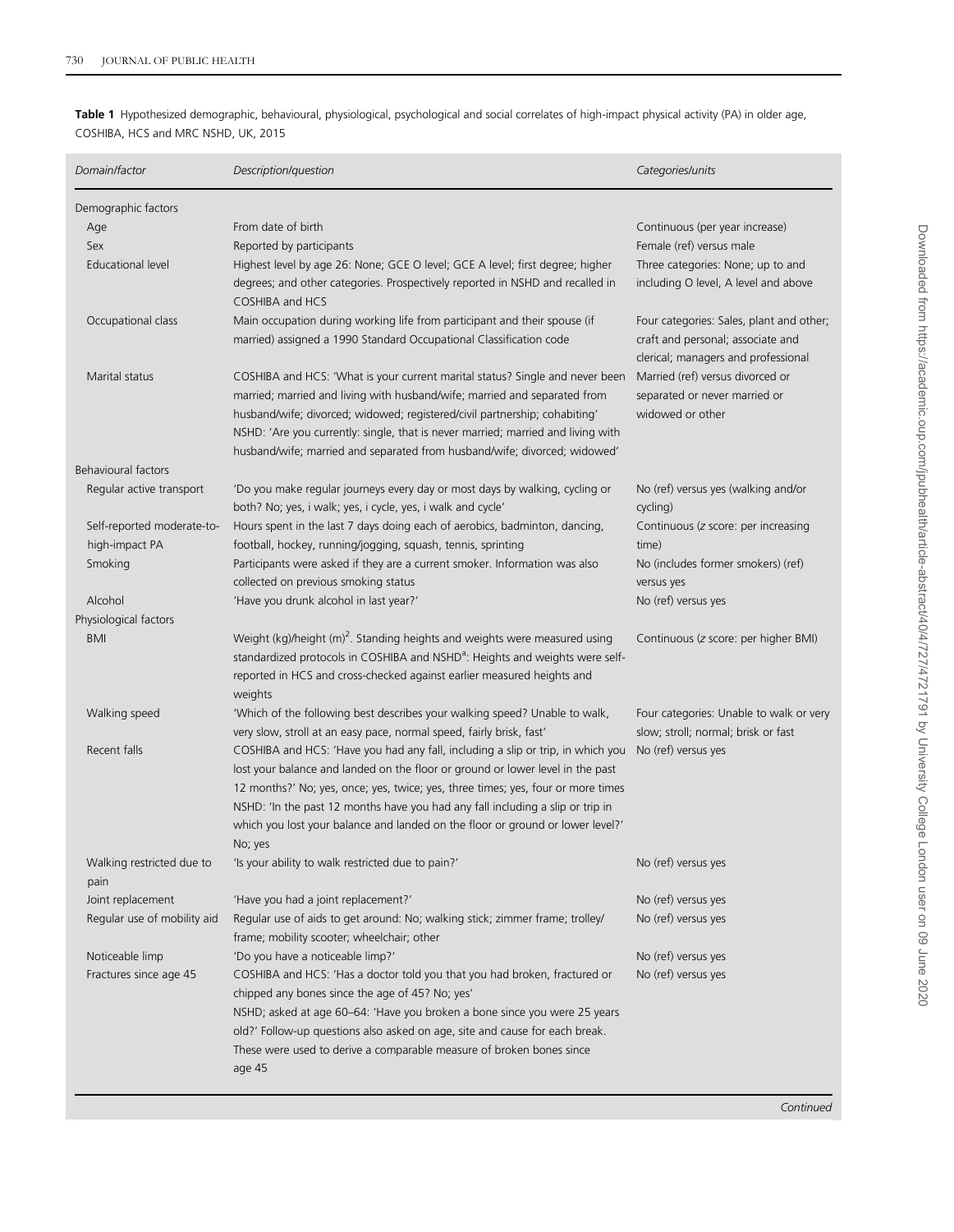|  | <b>Table 1</b> Continued |
|--|--------------------------|
|--|--------------------------|

| Domain/factor                    | Description/question                                                                                                                                    | Categories/units                                                                                                                              |
|----------------------------------|---------------------------------------------------------------------------------------------------------------------------------------------------------|-----------------------------------------------------------------------------------------------------------------------------------------------|
| Psychological and social factors |                                                                                                                                                         |                                                                                                                                               |
| Mental wellbeing                 | Based on responses to the Warwick-Edinburgh Mental Wellbeing Scale <sup>30</sup>                                                                        | Continuous (z score: per higher scores)                                                                                                       |
| Self-rated health                | Reported from very good to very poor in HCS and COSHIBA and from excellent<br>to poor in NSHD                                                           | Three categories: Very good or<br>excellent (ref); good; fair or poor                                                                         |
| Fear of falling                  | 'Are you worried about falling? No; yes'                                                                                                                | No (ref), yes                                                                                                                                 |
| Sleep                            | HCS and NSHD: Pittsburgh Sleep Quality Index. COSHIBA: Questions asked<br>about problems trying to get to sleep, including on how many nights/week      | Continuous (z score from better to<br>worse sleep): HCS and NSHD only                                                                         |
| Contact with relatives,          | COSHIBA: 'How often do you speak to children, siblings, friends and                                                                                     | Analysed separately in each cohort:                                                                                                           |
| friends and neighbours           | neighbours' NSHD: How often do you visit/are visited by relatives, friends. HCS:<br>Based on responses to the Lubben Social Network Scale <sup>31</sup> | Speak to each group (COSHIBA) and<br>visit each group (NSHD) ≥once/week<br>(ref) versus <once hcs:<br="" week.="">Continuous (z score)</once> |

an COSHIBA, height was measured to the nearest mm using a Harpenden stadiometer and weight to the nearest 50 g using Tanita weighing scales whereas in NSHD height was measured to the nearest mm using a Leicester stadiometer and weight to the nearest 100 g using Tanita weighing scales. Ref: reference category.

#### Correlates of high-impact PA

In minimally adjusted models (Table [3\)](#page-7-0), older age, female sex, lower education level and occupational class, lack of regular active transport, less self-reported time spent in higher impact PA, current smokers, higher BMI, slower walking speed, experiencing pain during walking, regular use of a mobility aid, presence of a noticeable limp, lower mental wellbeing, poorer self-rated health and a fear of falling were all associated with lower levels of high-impact PA. Conversely, marital status, alcohol drinking, recent falls, previous fracture and sleep quality were unrelated to high-impact PA whereas the association of previous joint replacement with high-impact PA was borderline (Table [3\)](#page-7-0). Similarly, speaking with friends and relatives (COSHIBA), visiting or being visited by friends and relatives (NSHD) and the Lubben Social Network Scale (HCS) were not associated with high-impact PA (not shown).

Following mutual adjustment for all factors showing initial associations, age, sex, education, active transport, selfreported high-impact PA, walking speed and self-rated health were all independently related to high-impact PA whereas occupational class, BMI, recent falls and sleep quality showed borderline associations with high-impact PA (Table [4](#page-8-0)). On the other hand, smoking status, pain during walking, mobility aid use, noticeable limp, mental wellbeing and fear of falling were no longer related to high-impact PA after adjustment (Table [4](#page-8-0)). The demographic, behavioural, physiological and psychological/social factors explained 12% (adjusted  $R^2 = 0.119$ , min = 0.117, max = 0.124); 14.8% (adjusted  $R^2 = 0.148$ , min = 0.147, max = 0.15); 16.6% (adjusted  $R^2 = 0.166$ , min = 0.164, max = 0.168); and

15.2% (adjusted  $R^2 = 0.152$ , min = 0.148, max = 0.156) of between-participant variance in high-impact PA respectively. The final model explained 23% of between-participant variance in high-impact PA (adjusted  $R^2 = 0.232$ , min = 0.226,  $max = 0.242$ .

#### Correlates of overall PA

Except for marital status and previous fracture, all other factors examined were associated with overall PA in models with minimum adjustments (Table [3](#page-7-0)). As with high-impact PA, the social network measures were also unrelated to overall PA (not shown) though a weak association was observed in NSHD between regularly visiting friends and higher overall PA (sex-adjusted difference in log-overall PA for visiting friends less than once/week versus at least once/week was −0.11 (95% confidence intervals: −0.22, 0.00, P = 0.05).

After mutual adjustment for all factors showing initial associations with PA outcomes, age, sex, education, active transport, walking speed and self-rated health all independently predicted overall PA (Table [4](#page-8-0)). In addition, and contrary to findings for high-impact PA, smoking status, BMI and mobility aid use were also independently associated with overall PA whereas self-reported high-impact PA and sleep quality showed little evidence of associations with overall PA (Table [4](#page-8-0)). The demographic, behavioural, physiological, and psychological/social factors explained 20.7% (adjusted  $R^2 =$ 0.207, min = 0.204, max = 0.211), 31.6% (adjusted  $R^2$  = 0.316, min = 0.312, max = 0.32), 42.5% (adjusted  $R^2 = 0.425$ , min = 0.422, max = 0.429) and 29.3% (adjusted  $R^2 = 0.293$ ,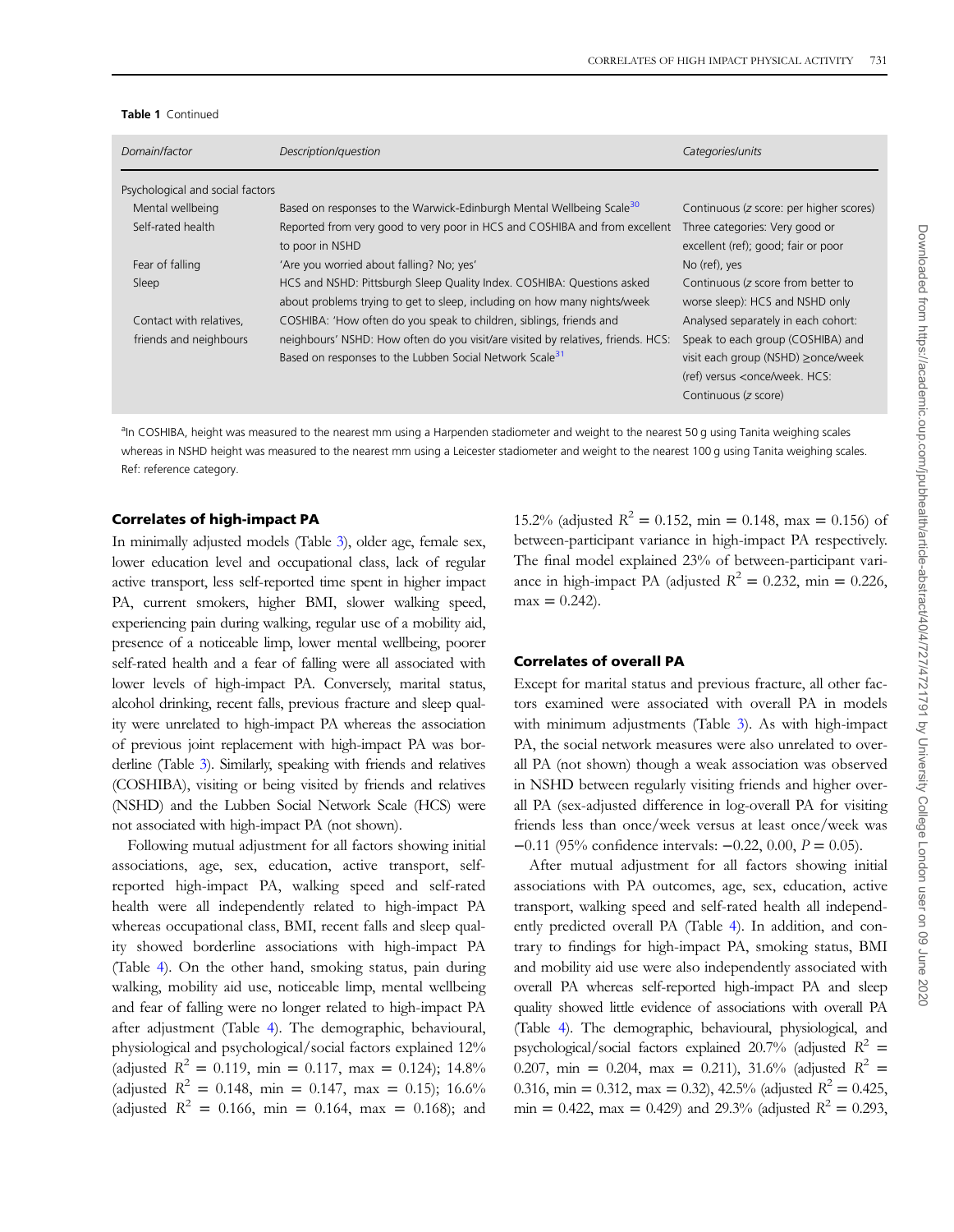## <span id="page-5-0"></span>Table 2 Participant characteristics.

|                                                                                                                      | COSHIBA ( $n = 430$ )    | $HCS$ (n = 108)                                                                 | $MRC$ NSHD (n = 649) | P for cohort<br>difference |
|----------------------------------------------------------------------------------------------------------------------|--------------------------|---------------------------------------------------------------------------------|----------------------|----------------------------|
| Accelerometer wear time                                                                                              | 5.2(1.8)                 | 4.2(2.2)                                                                        | 4.9(2.1)             | < 0.001                    |
| Counts of high magnitude $(\geq 1.5$ g) vertical acceleration<br>peaks (high-impact PA)*                             | 42 (18, 106)             | 40 (13, 122)                                                                    | 93 (35, 271)         | < 0.001                    |
| Counts of low and high magnitude ( $\geq 0.5$ g) triaxial<br>acceleration peaks (overall PA)*<br>Demographic factors |                          | 19 743 (11 156, 32 290) 21 516 (11 628, 32 081) 36 329 (22 834, 53 100) < 0.001 |                      |                            |
| Age                                                                                                                  | 76.8(3.0)                | 78.5(2.6)                                                                       | 69(0)                | < 0.001                    |
| Female                                                                                                               | 430 (100)                | 43 (39.8)                                                                       | 317 (48.8)           | < 0.001                    |
| Educational level by age 26                                                                                          |                          |                                                                                 |                      | < 0.001                    |
| None                                                                                                                 | 175 (42.6)               | 62(60.2)                                                                        | 170(27.3)            |                            |
| Up to and including O level                                                                                          | 138 (33.6)               | 28 (27.2)                                                                       | 169 (27.2)           |                            |
| A level and above                                                                                                    | 98 (23.8)                | 13(12.6)                                                                        | 283 (45.5)           |                            |
| Highest 1990 Standard Occupational Classification<br>(SOC90)                                                         |                          |                                                                                 |                      | < 0.001                    |
| 1-2 (highest)                                                                                                        | 200 (49.8)               | 36 (35.0)                                                                       | 333 (54.2)           |                            |
| $3 - 4$                                                                                                              | 128 (31.8)               | 24(23.3)                                                                        | 170 (27.6)           |                            |
| $5 - 6$                                                                                                              | 55(13.7)                 | 24(23.3)                                                                        | 83 (13.5)            |                            |
| 7-8 (lowest)                                                                                                         | 19(4.7)                  | 19 (18.5)                                                                       | 29(4.7)              |                            |
| Married                                                                                                              | 208 (48.7)               | 74 (69.8)                                                                       | 484 (79.5)           | < 0.001                    |
| <b>Behavioural factors</b>                                                                                           |                          |                                                                                 |                      |                            |
| Regular walking and/or cycling                                                                                       | 282 (66.7)               | 81 (75.0)                                                                       | 431 (67.8)           | 0.2                        |
| Self-reported higher impact PA                                                                                       | 0.6(1.2)                 | 0.3(1.0)                                                                        | 0.3(0.9)             | < 0.001                    |
| Current smoker                                                                                                       | 19(4.5)                  | 3(2.8)                                                                          | 36(5.6)              | 0.4                        |
| Drunk alcohol in last year                                                                                           | 346 (81.0)               | 94 (87.0)                                                                       | 569 (93.4)           | < 0.001                    |
| Physiological factors                                                                                                |                          |                                                                                 |                      |                            |
| BMI (kg/m <sup>2</sup> )                                                                                             | 27.1(4.7)                | 25.6(3.4)                                                                       | 27.3(4.2)            | 0.002                      |
| Walking speed                                                                                                        |                          |                                                                                 |                      | < 0.001                    |
| Unable to walk or very slow                                                                                          | 34(7.9)                  | 10(9.3)                                                                         | 15(2.3)              |                            |
| Stroll at an easy pace                                                                                               | 100(23.4)                | 36(33.3)                                                                        | 89 (13.8)            |                            |
| Normal speed                                                                                                         | 191 (44.6)               | 47 (43.5)                                                                       | 338 (52.6)           |                            |
| Fairly brisk or fast                                                                                                 | 103(24.1)                | 15(13.9)                                                                        | 201 (31.3)           |                            |
| Walking restricted by pain                                                                                           | 144 (35.2)               | 39 (36.1)                                                                       | 123 (19.2)           | < 0.001                    |
| Regularly uses mobility aid                                                                                          | 62(20.1)                 | 15 (17.9)                                                                       | 21(3.30)             | < 0.001                    |
| Has noticeable limp                                                                                                  | 51(12.1)                 | 19 (17.9)                                                                       | 44(7.0)              | < 0.001                    |
| Had joint replacement                                                                                                | 85 (20.0)                | 23 (21.3)                                                                       | 43(6.7)              | < 0.001                    |
| Had fall in last year                                                                                                | 135 (32.1)               | 25(23.6)                                                                        | 121 (19.7)           | < 0.001                    |
| Fractures since age 45                                                                                               | 152 (36.3)               | 23(21.7)                                                                        | 134 (26.2)           | 0.001                      |
| Psychological and social factors                                                                                     |                          |                                                                                 |                      |                            |
| <b>WEMWBS</b> score                                                                                                  | 54.7 (8.9)               | 52.6(8.5)                                                                       | 53.6(8.3)            | 0.02                       |
| Self-rated health                                                                                                    |                          |                                                                                 |                      | < 0.001                    |
| Very good or excellent                                                                                               | 106(24.9)                | 16(15.4)                                                                        | 355 (57.7)           |                            |
| Good                                                                                                                 | 237 (55.8)               | 60 (57.7)                                                                       | 191(31.1)            |                            |
| Fair or poor/very poor                                                                                               | 82 (19.3)                | 28 (26.9)                                                                       | 69 (11.2)            |                            |
| Fear of falling                                                                                                      | 36(8.5)                  | 6(5.6)                                                                          | 9(1.4)               | < 0.001                    |
| Pittsburgh Sleep Quality Index                                                                                       |                          | 5.2(3.4)                                                                        | 4.9(3.2)             | 0.2                        |
| Speak with children $\geq$ once/week<br>Speak with siblings $\geq$ once/week                                         | 370 (96.1)<br>194 (63.8) |                                                                                 |                      |                            |
|                                                                                                                      |                          |                                                                                 |                      |                            |

Continued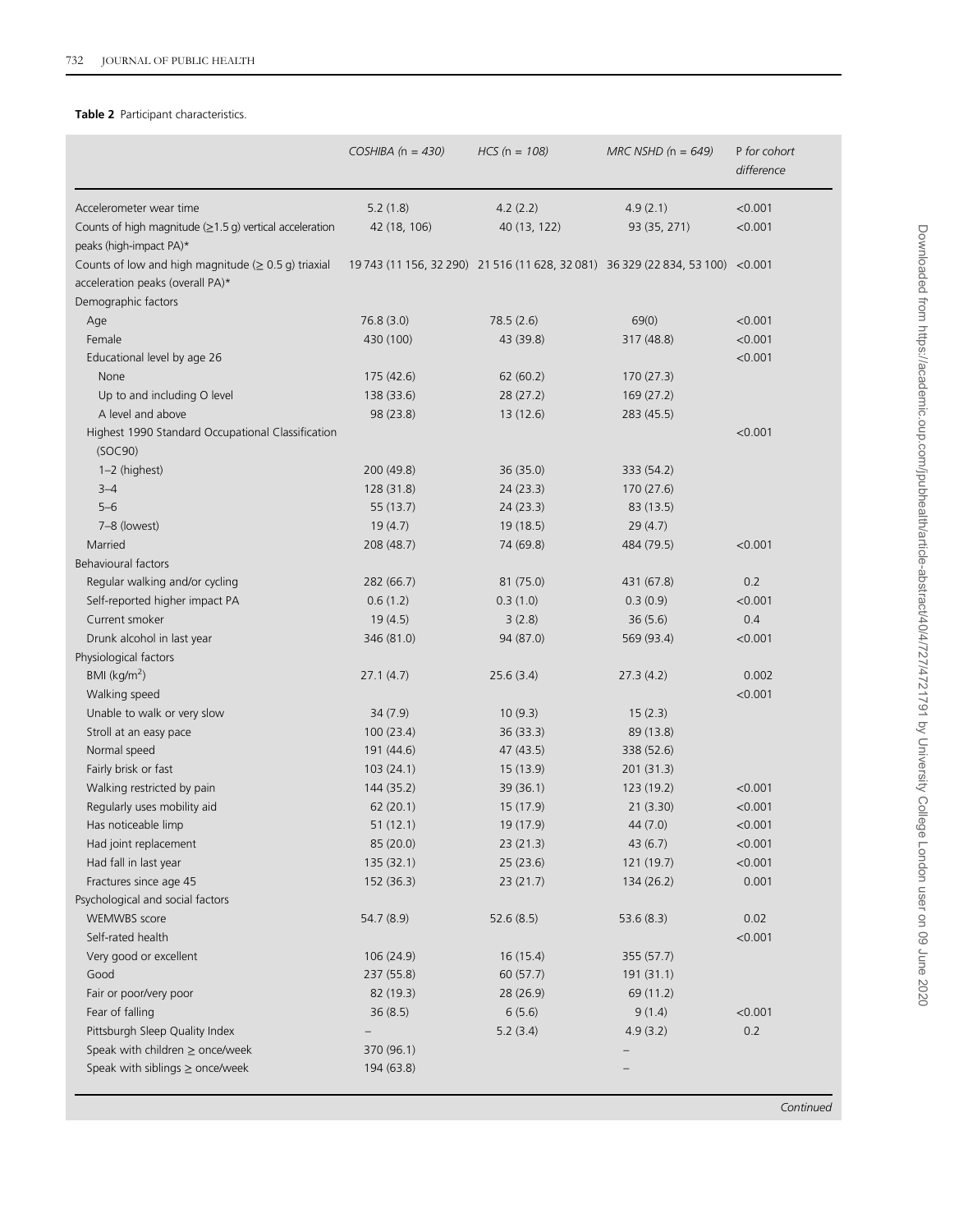#### Table 2 Continued

|                                                | $COSHIBA$ (n = 430)      | $HCS$ (n = 108) | $MRC$ NSHD (n = 649)     | P for cohort<br>difference |
|------------------------------------------------|--------------------------|-----------------|--------------------------|----------------------------|
| Speak with friends $\geq$ once/week            | 382 (93.2)               |                 | $\overline{\phantom{0}}$ |                            |
| Speak with neighbours $\geq$ once/week         | 366 (89.9)               |                 | $\overline{\phantom{0}}$ |                            |
| Visit or visited by relatives $\geq$ once/week |                          |                 | 360(58.5)                |                            |
| Visit or visited by friends $\geq$ once/week   | $\overline{\phantom{0}}$ |                 | 356 (57.9)               |                            |
| Lubben Social Network Scale score              |                          | 17.9(5.1)       |                          |                            |
|                                                |                          |                 |                          |                            |

Data in table show number (%) for categorical measures and mean (standard deviation) for continuous measures. \*This data shows median and interquartile range. Sample size varies depending on those with data on each characteristic. SD, standard deviation.

 $min = 0.288$ ,  $max = 0.298$  of between-participant variance in overall PA, respectively. The final model explained 48% of between-participant variance in overall PA (adjusted  $R^2$  = 0.482, min =  $0.477$ , max = 0.486).

## **Discussion**

## Main finding of this study

We examined the associations of a wide range of demographic, behavioural, physiological, psychological and social factors with accelerometer-measured high-impact PA among participants aged in their late 60s, 70s and 80s recruited from three British population-based cohorts. Besides an older age and female sex, several factors, namely, lower education, lack of regular active transport, slower walking speed, less reported time in highimpact PA and poorer self-rated health were all independently associated with lower levels of high-impact PA in later life. On the other hand, smoking status, pain during walking, mobility aid use, noticeable limp, mental wellbeing and fear of falling were only related to high-impact PA prior to adjustment for other factors. All factors combined explained nearly a quarter of the variance in levels of high-impact PA between individuals. Moreover, while broadly similar findings were observed when examining correlates of overall PA (i.e. PA encompassing lower as well as higher impacts), there were important differences. Specifically, BMI, smoking status and mobility aid use were independently associated with overall but not high-impact PA whereas, based on qualitative assessment of differences in effect size, reported higher impact PA, sleep quality, education and self-rated health appeared more strongly related to high-impact PA. Walking speed was an important correlate of both highimpact PA and overall PA.

#### What is already known on this topic

This is the first study to examine the correlates of highimpact PA assessed by accelerometer at old age however,

some of the factors identified as predictive of higher impact PA are similar to factors related to overall PA in previous studies of older adults. For example, regular PA reported by 8881 Australians aged 65+ years was independently associated with male sex, younger age, ability to travel independently, better physical functioning and lower psychological distress whereas no independent associations were found for employment status or fear of falling. Likewise, among a large sample of 48–83-year-old Swedish women, reported PA was lower with increasing age, BMI and in smokers.<sup>[29](#page-10-0)</sup> PA counts per minute assessed via accelerometers in 850 70–77-yearold Norwegians were related to cardiorespiratory fitness and sex but not social support, $17$  while among 560 British adults aged at least 65 years, independent predictors of average daily accelerometer step-counts included age, general health, disability, BMI and number of long walks.<sup>[18](#page-10-0)</sup>

#### What this study adds

Our findings are important as they offer a first look at factors related to accelerometer-measured higher impact PA which is thought to be important for bone health in older populations. Consistent with and extending our previous unadjusted analyses $19$  is that walking speed, a strong predictor of survival, $33$  was related to both high-impact and overall PA even after adjustment, which may suggest an important role for underlying physical function. Likewise, self-rated health predicted both high-impact and overall PA, but appeared more strongly related to high-impact PA, which may reflect effects of underlying physical health.<sup>[34](#page-10-0)</sup> In addition, reported high-impact PA was strongly predictive of accelerometer-measured high-impact PA, but not overall PA, including after adjustment, which indicates that our objective measure of high-impact PA is capturing time spent in highimpact activities.

That education was related to both high-impact and overall PA is consistent with studies showing lower self-reported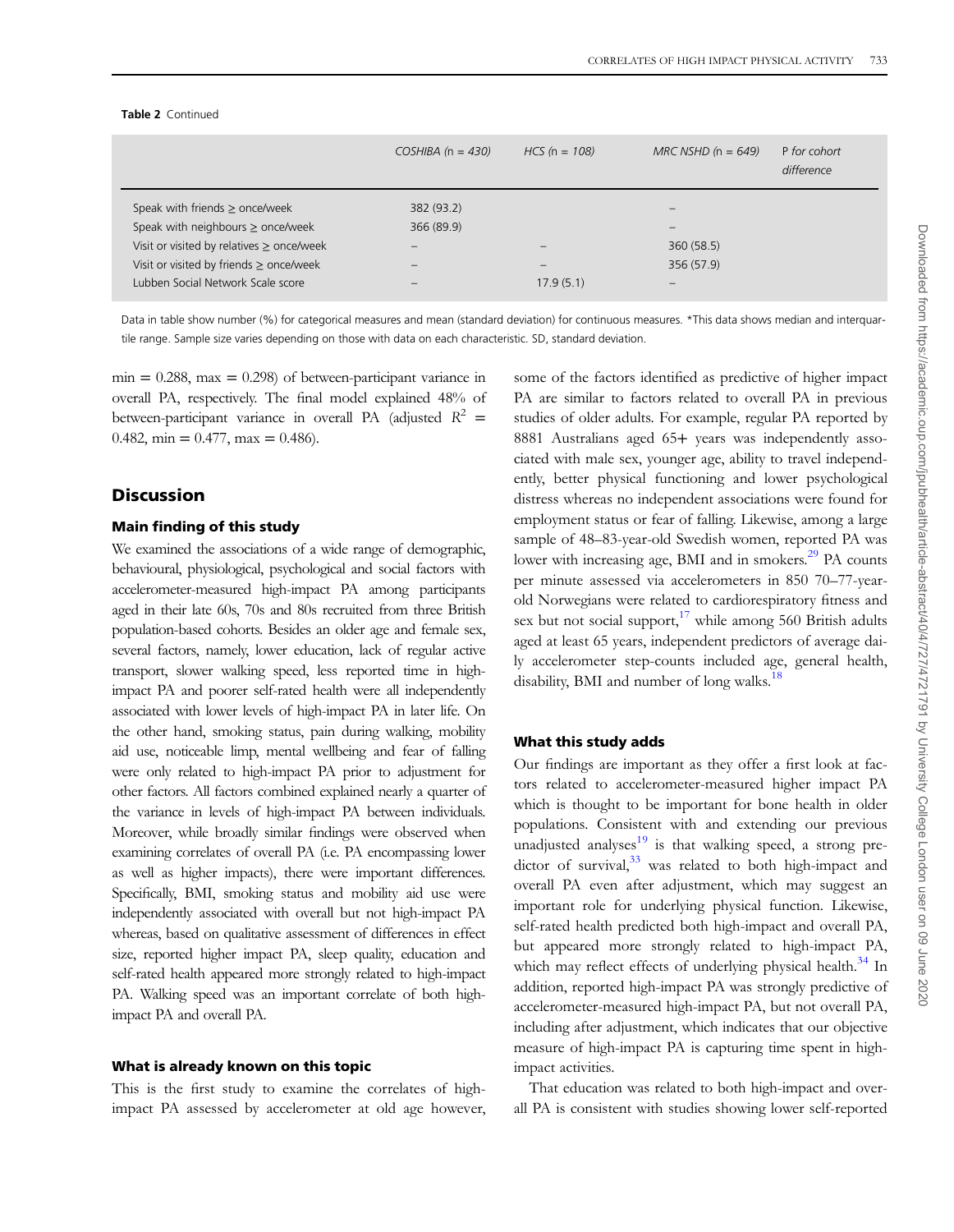<span id="page-7-0"></span>

| <b>Table 3</b> Correlates of high-impact PA and overall PA among older adults. Estimated from minimally adjusted models ( $n = 1187$ ). |  |  |
|-----------------------------------------------------------------------------------------------------------------------------------------|--|--|
|                                                                                                                                         |  |  |

| P<br>P<br>$\beta$ (95% CI)<br>$\beta$ (95% CI)<br>Demographic factors<br>Age (per year increase)<br>$-0.09$ ( $-0.13$ , $-0.05$ )<br>< 0.001<br>$-0.07$ ( $-0.09$ , $-0.05$ )<br>< 0.001<br>Sex (male)<br>0.42(0.22, 0.63)<br>0.22(0.12, 0.32)<br><b>Educational level</b><br>0.27(0.16, 0.37)<br>< 0.001<br>0.14(0.09, 0.19)<br>0.06(0.01, 0.11)<br>Occupational class<br>0.17(0.08, 0.27)<br>< 0.001<br>Marital Status (married)<br>$-0.10$ $(-0.29, 0.09)$<br>0.3<br>$0.00 (-0.09, 0.10)$<br><b>Behavioural factors</b><br>Regular walking and/or cycling (yes)<br>0.43(0.26, 0.61)<br>< 0.001<br>0.57(0.48, 0.65)<br>SR higher impact PA (per SD increase)<br>0.29(0.21, 0.37)<br>< 0.001<br>0.11(0.07, 0.15)<br>Smoking status (current smoker)<br>$-0.49$ $(-0.87, -0.10)$<br>0.01<br>$-0.31$ $(-0.50, -0.12)$<br>Drank alcohol in last year (yes)<br>$0.10 (-0.16, 0.36)$<br>0.5<br>0.19(0.06, 0.32)<br>Physiological factors<br>BMI (per SD increase)<br>$-0.24 (-0.33, -0.16)$<br>< 0.001<br>$-0.26$ ( $-0.30$ , $-0.22$ )<br>Walking speed<br>< 0.001<br>0.38(0.34, 0.42)<br>0.41(0.33, 0.50)<br>Walking restricted due to pain<br>$-0.49$ ( $-0.68$ , $-0.30$ )<br>$-0.49$ $(-0.58, -0.40)$<br>< 0.001<br>Regularly uses mobility aid<br>$-0.76(-1.06, -0.46)$<br>< 0.001<br>$-0.79(-0.94, -0.65)$<br>0.01<br>Noticeable limp (yes)<br>$-0.37$ $(-0.65, -0.08)$<br>$-0.46$ ( $-0.59$ , $-0.32$ )<br>Joint replacement (yes)<br>$-0.20$ ( $-0.46$ , 0.06)<br>0.1<br>$-0.25$ ( $-0.37$ , $-0.12$ )<br>Fall in last year (yes)<br>$0.01 (-0.19, 0.21)$<br>0.9<br>$-0.16$ ( $-0.26$ , $-0.06$ )<br>Fracture since age 45 (yes)<br>$0.01 (-0.19, 0.21)$<br>0.9<br>$0.02 (-0.08, 0.12)$<br>Psychological and social factors<br>WEMWBS (per SD increase)<br>0.02<br>0.11(0.02, 0.19)<br>0.08(0.04, 0.12)<br>Self-rated health<br>< 0.001<br>Very good or excellent<br>1.00<br>1.00 |      | Log-high-impact PA            |  | Log-overall PA           |         |  |
|----------------------------------------------------------------------------------------------------------------------------------------------------------------------------------------------------------------------------------------------------------------------------------------------------------------------------------------------------------------------------------------------------------------------------------------------------------------------------------------------------------------------------------------------------------------------------------------------------------------------------------------------------------------------------------------------------------------------------------------------------------------------------------------------------------------------------------------------------------------------------------------------------------------------------------------------------------------------------------------------------------------------------------------------------------------------------------------------------------------------------------------------------------------------------------------------------------------------------------------------------------------------------------------------------------------------------------------------------------------------------------------------------------------------------------------------------------------------------------------------------------------------------------------------------------------------------------------------------------------------------------------------------------------------------------------------------------------------------------------------------------------------------------------------------------------------------------------------------------------------------------------|------|-------------------------------|--|--------------------------|---------|--|
|                                                                                                                                                                                                                                                                                                                                                                                                                                                                                                                                                                                                                                                                                                                                                                                                                                                                                                                                                                                                                                                                                                                                                                                                                                                                                                                                                                                                                                                                                                                                                                                                                                                                                                                                                                                                                                                                                        |      |                               |  |                          |         |  |
|                                                                                                                                                                                                                                                                                                                                                                                                                                                                                                                                                                                                                                                                                                                                                                                                                                                                                                                                                                                                                                                                                                                                                                                                                                                                                                                                                                                                                                                                                                                                                                                                                                                                                                                                                                                                                                                                                        |      |                               |  |                          |         |  |
|                                                                                                                                                                                                                                                                                                                                                                                                                                                                                                                                                                                                                                                                                                                                                                                                                                                                                                                                                                                                                                                                                                                                                                                                                                                                                                                                                                                                                                                                                                                                                                                                                                                                                                                                                                                                                                                                                        |      |                               |  |                          | < 0.001 |  |
|                                                                                                                                                                                                                                                                                                                                                                                                                                                                                                                                                                                                                                                                                                                                                                                                                                                                                                                                                                                                                                                                                                                                                                                                                                                                                                                                                                                                                                                                                                                                                                                                                                                                                                                                                                                                                                                                                        |      |                               |  |                          | < 0.001 |  |
|                                                                                                                                                                                                                                                                                                                                                                                                                                                                                                                                                                                                                                                                                                                                                                                                                                                                                                                                                                                                                                                                                                                                                                                                                                                                                                                                                                                                                                                                                                                                                                                                                                                                                                                                                                                                                                                                                        |      |                               |  |                          | < 0.001 |  |
|                                                                                                                                                                                                                                                                                                                                                                                                                                                                                                                                                                                                                                                                                                                                                                                                                                                                                                                                                                                                                                                                                                                                                                                                                                                                                                                                                                                                                                                                                                                                                                                                                                                                                                                                                                                                                                                                                        |      |                               |  |                          | 0.02    |  |
|                                                                                                                                                                                                                                                                                                                                                                                                                                                                                                                                                                                                                                                                                                                                                                                                                                                                                                                                                                                                                                                                                                                                                                                                                                                                                                                                                                                                                                                                                                                                                                                                                                                                                                                                                                                                                                                                                        |      |                               |  |                          | >0.9    |  |
|                                                                                                                                                                                                                                                                                                                                                                                                                                                                                                                                                                                                                                                                                                                                                                                                                                                                                                                                                                                                                                                                                                                                                                                                                                                                                                                                                                                                                                                                                                                                                                                                                                                                                                                                                                                                                                                                                        |      |                               |  |                          |         |  |
|                                                                                                                                                                                                                                                                                                                                                                                                                                                                                                                                                                                                                                                                                                                                                                                                                                                                                                                                                                                                                                                                                                                                                                                                                                                                                                                                                                                                                                                                                                                                                                                                                                                                                                                                                                                                                                                                                        |      |                               |  |                          | < 0.001 |  |
|                                                                                                                                                                                                                                                                                                                                                                                                                                                                                                                                                                                                                                                                                                                                                                                                                                                                                                                                                                                                                                                                                                                                                                                                                                                                                                                                                                                                                                                                                                                                                                                                                                                                                                                                                                                                                                                                                        |      |                               |  |                          | < 0.001 |  |
|                                                                                                                                                                                                                                                                                                                                                                                                                                                                                                                                                                                                                                                                                                                                                                                                                                                                                                                                                                                                                                                                                                                                                                                                                                                                                                                                                                                                                                                                                                                                                                                                                                                                                                                                                                                                                                                                                        |      |                               |  |                          | 0.002   |  |
|                                                                                                                                                                                                                                                                                                                                                                                                                                                                                                                                                                                                                                                                                                                                                                                                                                                                                                                                                                                                                                                                                                                                                                                                                                                                                                                                                                                                                                                                                                                                                                                                                                                                                                                                                                                                                                                                                        |      |                               |  |                          | 0.005   |  |
|                                                                                                                                                                                                                                                                                                                                                                                                                                                                                                                                                                                                                                                                                                                                                                                                                                                                                                                                                                                                                                                                                                                                                                                                                                                                                                                                                                                                                                                                                                                                                                                                                                                                                                                                                                                                                                                                                        |      |                               |  |                          |         |  |
|                                                                                                                                                                                                                                                                                                                                                                                                                                                                                                                                                                                                                                                                                                                                                                                                                                                                                                                                                                                                                                                                                                                                                                                                                                                                                                                                                                                                                                                                                                                                                                                                                                                                                                                                                                                                                                                                                        |      |                               |  |                          | < 0.001 |  |
|                                                                                                                                                                                                                                                                                                                                                                                                                                                                                                                                                                                                                                                                                                                                                                                                                                                                                                                                                                                                                                                                                                                                                                                                                                                                                                                                                                                                                                                                                                                                                                                                                                                                                                                                                                                                                                                                                        |      |                               |  |                          | < 0.001 |  |
|                                                                                                                                                                                                                                                                                                                                                                                                                                                                                                                                                                                                                                                                                                                                                                                                                                                                                                                                                                                                                                                                                                                                                                                                                                                                                                                                                                                                                                                                                                                                                                                                                                                                                                                                                                                                                                                                                        |      |                               |  |                          | < 0.001 |  |
|                                                                                                                                                                                                                                                                                                                                                                                                                                                                                                                                                                                                                                                                                                                                                                                                                                                                                                                                                                                                                                                                                                                                                                                                                                                                                                                                                                                                                                                                                                                                                                                                                                                                                                                                                                                                                                                                                        |      |                               |  |                          | < 0.001 |  |
|                                                                                                                                                                                                                                                                                                                                                                                                                                                                                                                                                                                                                                                                                                                                                                                                                                                                                                                                                                                                                                                                                                                                                                                                                                                                                                                                                                                                                                                                                                                                                                                                                                                                                                                                                                                                                                                                                        |      |                               |  |                          | < 0.001 |  |
|                                                                                                                                                                                                                                                                                                                                                                                                                                                                                                                                                                                                                                                                                                                                                                                                                                                                                                                                                                                                                                                                                                                                                                                                                                                                                                                                                                                                                                                                                                                                                                                                                                                                                                                                                                                                                                                                                        |      |                               |  |                          | < 0.001 |  |
|                                                                                                                                                                                                                                                                                                                                                                                                                                                                                                                                                                                                                                                                                                                                                                                                                                                                                                                                                                                                                                                                                                                                                                                                                                                                                                                                                                                                                                                                                                                                                                                                                                                                                                                                                                                                                                                                                        |      |                               |  |                          | 0.001   |  |
|                                                                                                                                                                                                                                                                                                                                                                                                                                                                                                                                                                                                                                                                                                                                                                                                                                                                                                                                                                                                                                                                                                                                                                                                                                                                                                                                                                                                                                                                                                                                                                                                                                                                                                                                                                                                                                                                                        |      |                               |  |                          | 0.7     |  |
|                                                                                                                                                                                                                                                                                                                                                                                                                                                                                                                                                                                                                                                                                                                                                                                                                                                                                                                                                                                                                                                                                                                                                                                                                                                                                                                                                                                                                                                                                                                                                                                                                                                                                                                                                                                                                                                                                        |      |                               |  |                          |         |  |
|                                                                                                                                                                                                                                                                                                                                                                                                                                                                                                                                                                                                                                                                                                                                                                                                                                                                                                                                                                                                                                                                                                                                                                                                                                                                                                                                                                                                                                                                                                                                                                                                                                                                                                                                                                                                                                                                                        |      |                               |  |                          | < 0.001 |  |
|                                                                                                                                                                                                                                                                                                                                                                                                                                                                                                                                                                                                                                                                                                                                                                                                                                                                                                                                                                                                                                                                                                                                                                                                                                                                                                                                                                                                                                                                                                                                                                                                                                                                                                                                                                                                                                                                                        |      |                               |  |                          | < 0.001 |  |
|                                                                                                                                                                                                                                                                                                                                                                                                                                                                                                                                                                                                                                                                                                                                                                                                                                                                                                                                                                                                                                                                                                                                                                                                                                                                                                                                                                                                                                                                                                                                                                                                                                                                                                                                                                                                                                                                                        |      |                               |  |                          |         |  |
|                                                                                                                                                                                                                                                                                                                                                                                                                                                                                                                                                                                                                                                                                                                                                                                                                                                                                                                                                                                                                                                                                                                                                                                                                                                                                                                                                                                                                                                                                                                                                                                                                                                                                                                                                                                                                                                                                        | Good | $-0.57$ ( $-0.76$ , $-0.38$ ) |  | $-0.28$ $(-0.37, -0.19)$ |         |  |
| Fair or poor/very poor<br>$-1.00$ ( $-1.25$ , $-0.75$ )<br>$-0.70$ ( $-0.82$ , $-0.58$ )                                                                                                                                                                                                                                                                                                                                                                                                                                                                                                                                                                                                                                                                                                                                                                                                                                                                                                                                                                                                                                                                                                                                                                                                                                                                                                                                                                                                                                                                                                                                                                                                                                                                                                                                                                                               |      |                               |  |                          |         |  |
| Fear of falling (yes)<br>$-0.91(-1.33, -0.49)$<br>$-0.90$ ( $-1.10$ , $-0.70$ )<br>< 0.001                                                                                                                                                                                                                                                                                                                                                                                                                                                                                                                                                                                                                                                                                                                                                                                                                                                                                                                                                                                                                                                                                                                                                                                                                                                                                                                                                                                                                                                                                                                                                                                                                                                                                                                                                                                             |      |                               |  |                          | < 0.001 |  |
| $-0.04 (-0.17, 0.08)$<br>0.5<br>$-0.07$ $(-0.13, -0.02)$<br>PSQI (per SD increase) (HCS and NSHD)                                                                                                                                                                                                                                                                                                                                                                                                                                                                                                                                                                                                                                                                                                                                                                                                                                                                                                                                                                                                                                                                                                                                                                                                                                                                                                                                                                                                                                                                                                                                                                                                                                                                                                                                                                                      |      |                               |  |                          | 0.009   |  |

Adjusted for age, sex and cohort. High-impact PA defined as vertical (Y-axis) accelerations peaks ≥1.5 g. Overall PA defined as triaxial accelerations peaks ≥0.5 g. Educational level: per category unit change from lower to higher. Occupational class: per category unit change from lower to higher. Walking speed: per category unit change from slower to faster. SD, standard deviation; WEMWBS, Warwick-Edinburgh Mental Wellbeing Scale (higher scores represent better wellbeing); PSQI, Pittsburgh Sleep Quality Index (higher scores represent worse sleep quality).

and objectively measured PA among older adults from lower socioeconomic backgrounds, $35$  as well as with our qualitative findings that older adults identified greater knowledge of exercise benefits to be a facilitator of higher impact PA.<sup>[20](#page-10-0)</sup> Fear of falling was initially related to high-impact PA, as previous reported in our qualitative study, $^{20}$  $^{20}$  $^{20}$  however, that this association, and that with other markers of functional status, was lost after adjustment may be because it was captured by other model covariates like self-rated health. Finally, that regular active transport was related to higher counts of both PA parameters might reflect effects of active lifestyles.<sup>[36](#page-10-0)</sup>

#### Limitations of this study

Strengths of this study include use of raw accelerometer recordings to derive objective measures of high-impact PA, comparison of findings with an objective measure of overall PA and inclusion of three population-based cohorts encompassing a broad age range of older individuals helps to increase power and generalizability of findings. Limitations of this study include its cross-sectional study design, which precludes inference regarding causality especially as reverse causation is possible. Allocation of the independent variables into domains was subjective which is another potential limitation of our approach, however this allowed for an organized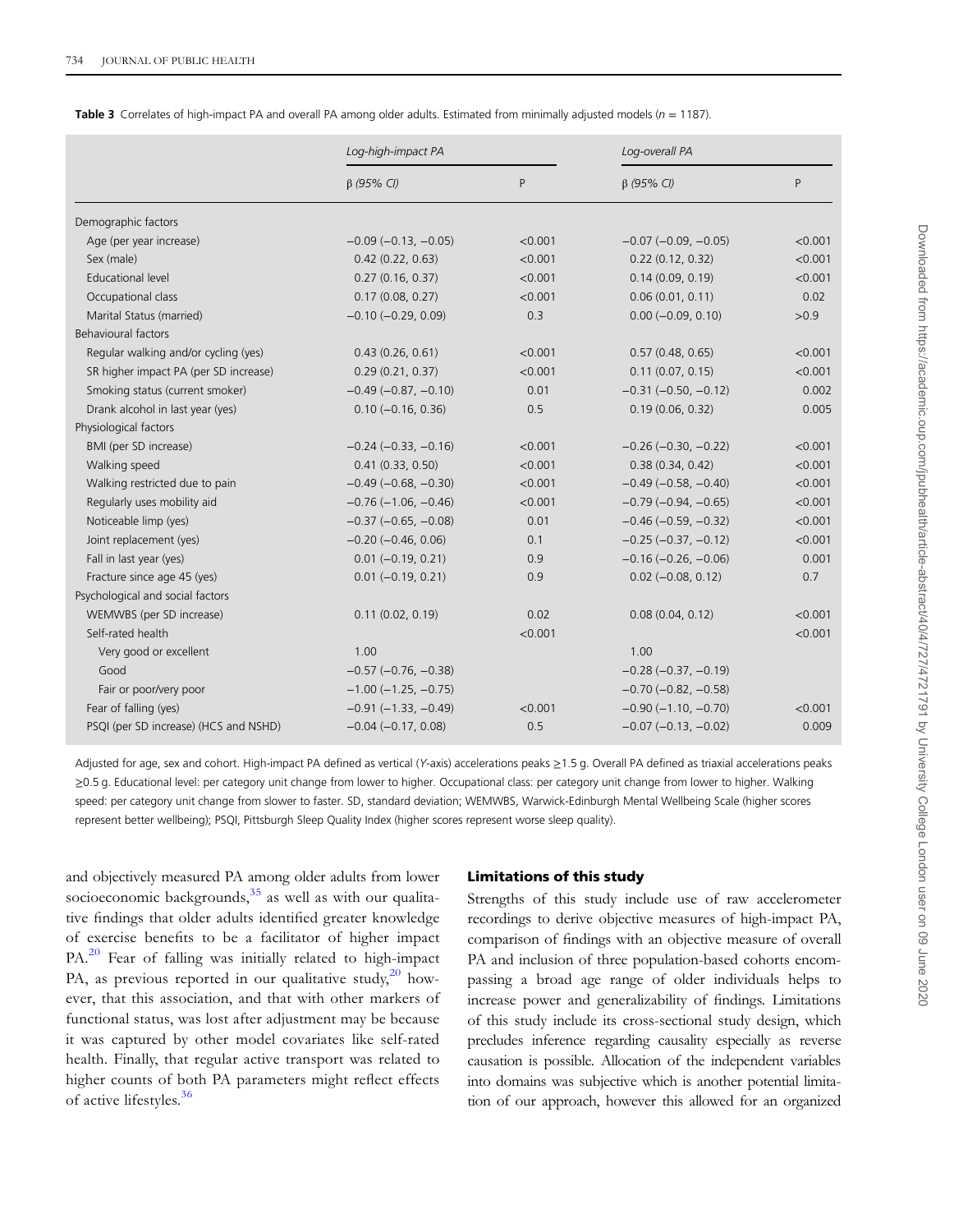|                                       | Log-high-impact PA                          |         |                                            | Log-overall PA |                                             |         |                                            |         |
|---------------------------------------|---------------------------------------------|---------|--------------------------------------------|----------------|---------------------------------------------|---------|--------------------------------------------|---------|
|                                       | Domain-specific models,<br>$\beta$ (95% CI) | P       | Fully adjusted models,<br>$\beta$ (95% CI) | P              | Domain-specific models,<br>$\beta$ (95% CI) | P       | Fully adjusted models,<br>$\beta$ (95% CI) | P       |
| Demographic factors                   |                                             |         |                                            |                |                                             |         |                                            |         |
| Age (per year increase)               | $-0.09$ ( $-0.13$ , $-0.05$ )               | < 0.001 | $-0.05$ ( $-0.09$ , $-0.01$ )              | 0.03           | $-0.07$ ( $-0.09$ , $-0.05$ )               | < 0.001 | $-0.04 (-0.05, -0.02)$                     | < 0.001 |
| Sex (male)                            | 0.43(0.22, 0.64)                            | < 0.001 | 0.50(0.29, 0.71)                           | < 0.001        | 0.22(0.11, 0.32)                            | < 0.001 | 0.20(0.11, 0.29)                           | < 0.001 |
| <b>Educational level</b>              | 0.23(0.11, 0.34)                            | < 0.001 | 0.15(0.04, 0.26)                           | 0.008          | 0.13(0.08, 0.19)                            | < 0.001 | 0.08(0.04, 0.13)                           | < 0.001 |
| Occupational class                    | 0.10(0.00, 0.21)                            | 0.05    | $0.07 (-0.03, 0.17)$                       | 0.2            | $0.02 (-0.03, 0.07)$                        | 0.5     | $-0.02$ $(-0.06, 0.02)$                    | 0.4     |
| <b>Behavioural factors</b>            |                                             |         |                                            |                |                                             |         |                                            |         |
| Regular walking and/or cycling (yes)  | 0.38(0.20, 0.55)                            | < 0.001 | 0.22(0.04, 0.40)                           | 0.02           | 0.55(0.46, 0.63)                            | < 0.001 | 0.37(0.30, 0.45)                           | < 0.001 |
| SR higher impact PA (per SD increase) | 0.27(0.19, 0.35)                            | < 0.001 | 0.22(0.14, 0.30)                           | < 0.001        | 0.08(0.04, 0.12)                            | < 0.001 | $0.03 (-0.01, 0.06)$                       | 0.1     |
| Smoking status (current smoker)       | $-0.44 (-0.82, -0.07)$                      | 0.02    | $-0.21$ $(-0.59, 0.16)$                    | 0.3            | $-0.26$ ( $-0.43$ , $-0.08$ )               | 0.004   | $-0.16$ ( $-0.32$ , $-0.01$ )              | 0.04    |
| Drank alcohol in last year (yes)      | $0.05 (-0.21, 0.31)$                        | 0.7     | $-0.18$ $(-0.44, 0.08)$                    | 0.2            | 0.17(0.05, 0.29)                            | 0.006   | $0.02 (-0.09, 0.13)$                       | 0.7     |
| Physiological factors                 |                                             |         |                                            |                |                                             |         |                                            |         |
| BMI (per SD increase)                 | $-0.13$ $(-0.22, -0.04)$                    | 0.003   | $-0.08$ $(-0.17, 0.00)$                    | 0.05           | $-0.15$ ( $-0.19$ , $-0.11$ )               | < 0.001 | $-0.13(-0.16, 0.09)$                       | < 0.001 |
| Walking speed                         | 0.34(0.23, 0.45)                            | < 0.001 | 0.23(0.11, 0.34)                           | < 0.001        | 0.28(0.23, 0.32)                            | < 0.001 | 0.21(0.16, 0.26)                           | < 0.001 |
| Walking restricted due to pain        | $-0.13 (-0.35, 0.09)$                       | 0.2     | $-0.01$ $(-0.24, 0.21)$                    | 0.9            | $-0.12$ ( $-0.22$ , $-0.03$ )               | 0.01    | $-0.04 (-0.14, 0.05)$                      | 0.4     |
| Regularly uses mobility aid           | $-0.24 (-0.61, 0.14)$                       | 0.2     | $-0.17$ $(-0.56, 0.21)$                    | 0.4            | $-0.26$ ( $-0.42$ , $-0.10$ )               | 0.002   | $-0.26$ $(-0.43, -0.10)$                   | 0.002   |
| Noticeable limp (yes)                 | $0.24 (-0.09, 0.57)$                        | 0.2     | $0.23 (-0.09, 0.56)$                       | 0.2            | $0.12 (-0.02, 0.26)$                        | 0.1     | $0.09 (-0.05, 0.22)$                       | 0.2     |
| Joint replacement (yes)               | $-0.04 (-0.29, 0.22)$                       | 0.8     | $-0.01$ $(-0.26, 0.24)$                    | >0.9           | $-0.02$ ( $-0.10$ , 0.07)                   | 0.7     | $-0.05$ $(-0.15, 0.06)$                    | 0.4     |
| Fall in last year (yes)               | $0.16 (-0.04, 0.36)$                        | 0.1     | $0.14 (-0.05, 0.34)$                       | 0.1            |                                             |         | $-0.02$ $(-0.10, 0.06)$                    | 0.6     |
| Psychological and social factors      |                                             |         |                                            |                |                                             |         |                                            |         |
| WEMWBS (per SD increase)              | $-0.01$ $(-0.10, 0.09)$                     | 0.9     | $0.01 (-0.09, 0.10)$                       | 0.9            | $-0.01$ $(-0.06, 0.03)$                     | 0.6     | $-0.01$ $(-0.05, 0.03)$                    | 0.6     |
| Self-rated health                     |                                             | < 0.001 |                                            | < 0.001        |                                             | < 0.001 |                                            | 0.002   |
| Very good or excellent                | 1.00                                        |         | 1.00                                       |                | 1.00                                        |         | 1.00                                       |         |
| Good                                  | $-0.62$ ( $-0.81$ , $-0.42$ )               |         | $-0.43$ ( $-0.63$ , $-0.23$ )              |                | $-0.29$ ( $-0.39$ , $-0.20$ )               |         | $-0.14 (-0.22, -0.05)$                     |         |
| Fair or poor/very poor                | $-1.00$ ( $-1.28$ , $-0.71$ )               |         | $-0.56$ ( $-0.86$ , $-0.25$ )              |                | $-0.60$ ( $-0.74$ , $-0.47$ )               |         | $-0.19(-0.32, -0.07)$                      |         |
| Fear of falling (yes)                 | $-0.63$ ( $-1.07$ , $-0.19$ )               | 0.005   | $-0.17$ $(-0.66, 0.33)$                    | 0.5            | $-0.66$ ( $-0.87$ , $-0.45$ )               | < 0.001 | $-0.03$ $(-0.24, 0.18)$                    | 0.8     |
| PSQI (per SD increase) (HCS and NSHD) | $0.10 (-0.03, 0.24)$                        | 0.1     | $0.11 (-0.02, 0.25)$                       | 0.09           | $0.00 (-0.06, 0.06)$                        | 0.9     | $0.01 (-0.04, 0.06)$                       | 0.8     |

<span id="page-8-0"></span>**Table 4** Correlates of high-impact PA and overall PA among older adults. Estimated from domain-specific and fully adjusted models (n = 1187).

Domain-specifi<sup>c</sup> models: adjusted for age, sex, cohort and all factors from the same domain. Fully adjusted models: adjusted for age, sex, cohort and all factors in table. High-impact PA defined as vertical (Y-axis) acceleration peaks ≥1.5 g. Overall PA defined as triaxial acceleration peaks ≥0.5 g. Educational level: per category unit change from lower to higher. Occupational class: per category unit change from lower to higher. Walking speed: per category unit change from slower to faster. SD, standard deviation. WEMWBS, Warwick-Edinburgh Mental Wellbeing Scale (higher scores represent better wellbeing). PSQI, Pittsburgh Sleep Quality Index (higher scores represent worse sleep quality).

CORRELATES OF HIGH IMPACT PHYSICAL ACTIVITY CORRELATES OF HIGH IMPACT PHYSICAL ACTIVITY 735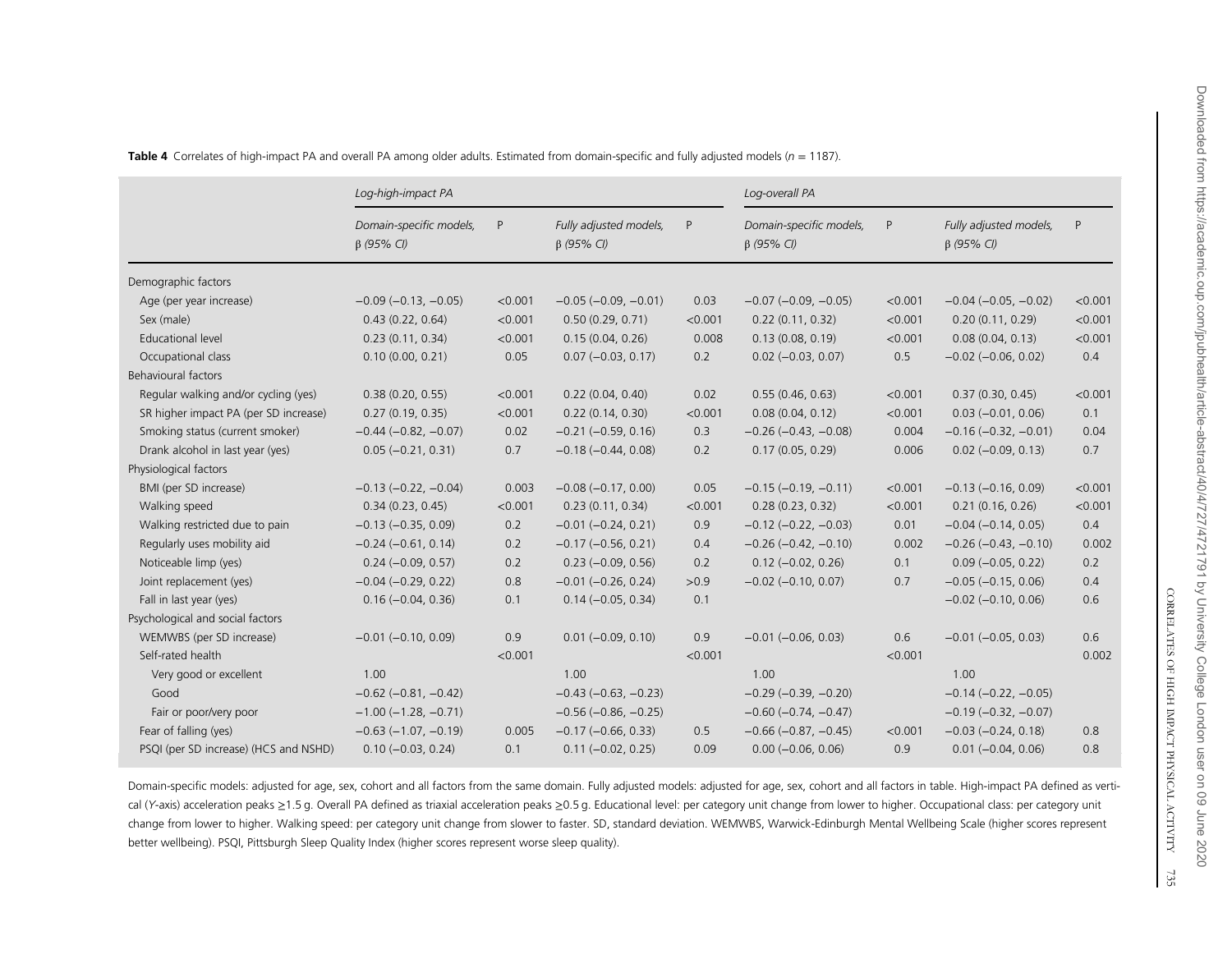<span id="page-9-0"></span>sequential analysis. Additionally, as many correlated variables were simultaneously adjusted for in our final models these may be over-adjusted leading to an underestimation in effect sizes. It was also not possible to examine levels of PA based on conventional measures of energy expenditure as the GCDC accelerometers only recorded PA impact magnitude. Furthermore, we only had information on individual-level factors in VIBE, however, both perceived and observed environ-mental characteristics have been associated with PA<sup>37,[38](#page-10-0)</sup> and thus future studies should investigate how they might relate to high-impact PA. Of further consideration is that VIBE participants tended to have lower BMI and higher educational level compared with others who did not participate in VIBE<sup>[19](#page-10-0)</sup> and this selection bias may have led to underestimations of associations. Finally, measurement error in some of the factors studied might influence our findings, as could residual confounding due to unmeasured factors.

#### Implications and conclusions

Our findings suggest that maintaining physical function, wellbeing and health may be important for promoting osteogenic PA in later life. Further, certain groups of older people such as those with lower educational qualifications may benefit from supportive interventions to increase higher impact PA, whereas older women of any age and the oldest men and women may both be target populations for interventions. In conclusion, by using accelerometers calibrated to detect high magnitude vertical impacts from ground reaction forces, we showed that several factors were independently associated with osteogenic PA in older British men and women.

## Acknowledgements

We are extremely grateful to all the study participants who took part in this study, the fieldworkers, laboratory technicians and research scientists. The NSHD and RC, DK and AW are funded by the Medical Research Council (programme Grants MC\_UU\_12019/1 and MC\_UU\_12019/4). NSHD data used in this publication are available to bona fide researchers upon request to the NSHD Data Sharing Committee via a standard application procedure. Further details can be found at <http://www.nshd.mrc.ac.uk/data>. doi: 10.5522/NSHD/Q103. The Hertfordshire Cohort Study is funded by the Medical Research Council. Details of the data sharing policies of the Hertfordshire Cohort Study can be found at [http://www.mrc.ac.uk/research/research](http://www.mrc.ac.uk/research/research-policy-ethics/data-sharing/)[policy-ethics/data-sharing/.](http://www.mrc.ac.uk/research/research-policy-ethics/data-sharing/) COSHIBA was originally funded via a Clinician Scientist Fellowship for EC from Arthritis Research-UK (Grant number 17823).

## Funding

This work was supported by the UK Medical Research Council (Grant number: MR/K024973/1). The funder had no role in the design of the study or the writing of the article.

# Conflicts of interest

None declared.

## References

- 1 Burge R, Dawson-Hughes B, Solomon DH et al. Incidence and economic burden of osteoporosis-related fractures in the United States, 2005–2025. J Bone Miner Res 2007;22(3):465–75.
- 2 Marques EA, Mota J, Carvalho J. Exercise effects on bone mineral density in older adults: a meta-analysis of randomized controlled trials. Age (Dordr) 2012;34(6):1493-515.
- 3 Gardner M, Robertson M, Campbell A. Exercise in preventing falls and fall related injuries in older people: a review of randomised controlled trials. Br J Sports Med 2000;34(1):7-17.
- 4 McPhee JS, French DP, Jackson D et al. Physical activity in older age: perspectives for healthy ageing and frailty. Biogerontology 2016;17: 567–80.
- 5 Qu X, Zhang X, Zhai Z et al. Association between physical activity and risk of fracture. J Bone Miner Res 2014;29(1):202–11.
- 6 Dodds R, Kuh D, Aihie Sayer A et al. Physical activity levels across adult life and grip strength in early old age: updating findings from a British birth cohort. Age Ageing 2013;42(6):794–8.
- 7 Cooper R, Mishra GD, Kuh D. Physical activity across adulthood and physical performance in midlife: findings from a British birth cohort. Am J Prev Med 2011;41(4):376–84.
- 8 Hannam K, Deere KC, Hartley A et al. Habitual levels of higher, but not medium or low, impact physical activity are positively related to lower limb bone strength in older women: findings from a population-based study using accelerometers to classify impact magnitude. Osteoporos Int 2017;28(10):2813–22.
- 9 Martyn-St James M, Carroll S. A meta-analysis of impact exercise on postmenopausal bone loss: the case for mixed loading exercise programmes. Br J Sports Med 2009;43(12):898–908.
- 10 Tobias JH, Gould V, Brunton L et al. Physical activity and bone: may the force be with you. Front Endocrinol (Lausanne) 2014;5:20.
- 11 Rubin CT, Lanyon LE. Regulation of bone formation by applied dynamic loads. *J Bone Joint Surg Am* 1984;66(3):397-402.
- 12 Deere KC, Hannam K, Coulson J et al. Quantifying habitual levels of physical activity according to impact in older people: accelerometry protocol for the VIBE study. J Aging Phys Act 2016;24(2):290–5.
- 13 Hannam K, Deere K, Worrall S et al. Characterization of vertical accelerations experienced by older people attending an aerobics class designed to produce high impacts.  $J$  Aging Phys Act 2016;24(2): 268–74.